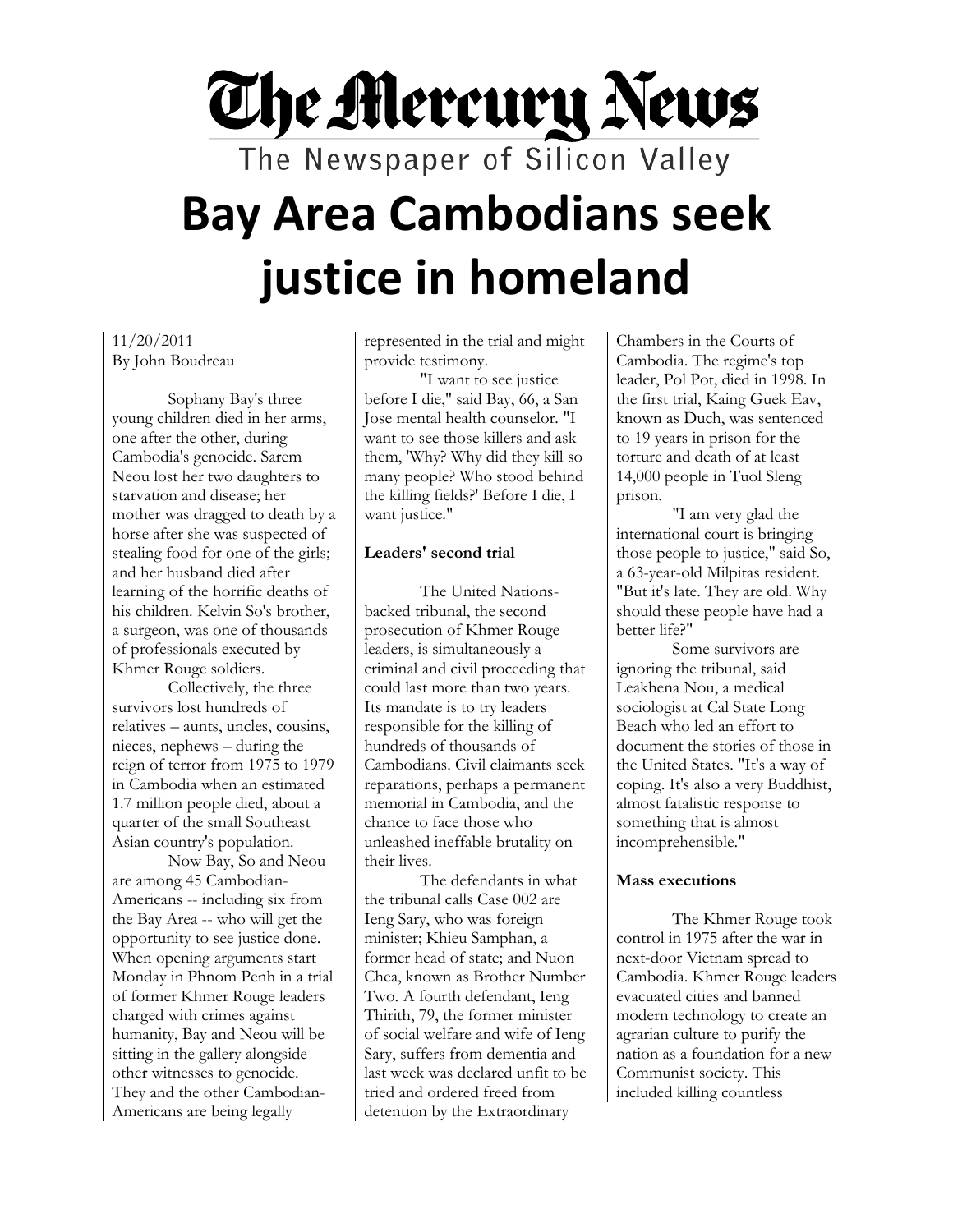Cambodians, particularly the educated.

When Khmer Rouge soldiers committed mass executions, they would play loud music to cover the screams of those being beaten to death, recalled Neou, a schoolteacher who was in Paris on a scholarship when Pol Pot took over the country April 17, 1975. Unable to bear the thought of her children and husband facing these horrors while she remained safe in France, Neou returned to her homeland in January 1976 and was placed in a work camp.

Those who survived did so because of luck, cunning, faith and a fierce drive to live, the survivors say.

"I don't know if I am strong or weak," said Neou, 71. "But I have a willpower."

## **The police inspector**

So, whose position as a national police inspector should have led to his quick execution, was beaten with an ax handle during an interrogation by two soldiers who did not believe his claims of being a law student, which he had been. He finally confessed to being a police inspector, but used a formal term not understood by the soldiers, who most likely were illiterate. It saved his life.

Bay's husband, Sarit Bay, a military officer, was being trained in the United States when the Khmer Rouge charged through Phnom Penh, shooting off guns and ordering everyone out of the city and into the countryside. Sophany Bay, who had close ties to the deposed Lon Nol government, left with her

three young children and few supplies. She spotted her sisterin-law, whose husband was a provincial governor, and other relatives but could not reach them because of the crush of people. She learned later they were all killed. Some were beaten to death and some, even small children, had their throats cut with palm tree branches.

With little food and no shelter from the rain, her infant daughter, nicknamed Pomme, fell severely ill. One day Bay carried her five miles to an infirmary, where a soldier injected a lethal substance into the baby's head.

"Instead of saving her, he killed her," she recalled, her body shaking at the memory.

Bay, also a schoolteacher, was forced to do hard labor for up to 13 hours a day. Her other two children were constantly interrogated and beaten by soldiers in futile attempts to get them to reveal the identity of their father. The boy, 6, died silently in her arms late one night, while her 5-year-old daughter "talked until the last minute," Bay said. "She asked me to go and look for my husband."

"They killed my whole family," she said. "Nobody is alive, only me and my husband."

#### **Family wiped out**

Neou, who now lives in Silver Spring, Md., didn't learn about the death of her family until after Vietnamese soldiers invaded Cambodia, ending the reign of the Khmer Rouge. She had emigrated to the United States, joining her brother in San Jose. One day a letter from a relative arrived, telling her that

just about everyone in her family was dead.

"I jump up and down," she recalled of that fall day in 1980. "It seemed like my head was hitting the ceiling. I jumped and ran around the apartment. I scream and run around."

Even though they were deposed by Vietnamese forces in 1979, Khmer Rouge leaders remained free from prosecution for decades. Wrangling between the tribunal and the Cambodian government, which includes former members of the Khmer Rouge, has dampened enthusiasm for the trial among many Cambodians in the United States and Cambodia. Those with Khmer Rouge ties include Prime Minister Hun Sen, who was a low-ranking Khmer Rouge member decades ago before joining the government created by Vietnam while Cambodia was under Vietnamese military occupation.

## **More trials in doubt**

The international prosecutor for the tribunal wants to bring at least two more cases against former leaders of the regime, but the Cambodian government, which has been accused of tampering with the process, has resisted. Observers say the government fears current political leaders could be affected.

"They see these four defendants as the ultimate defendants," said Nushin Sarkarati, an attorney with the San Francisco-based Center for Justice and Accountability, a nonprofit organization representing Cambodian-